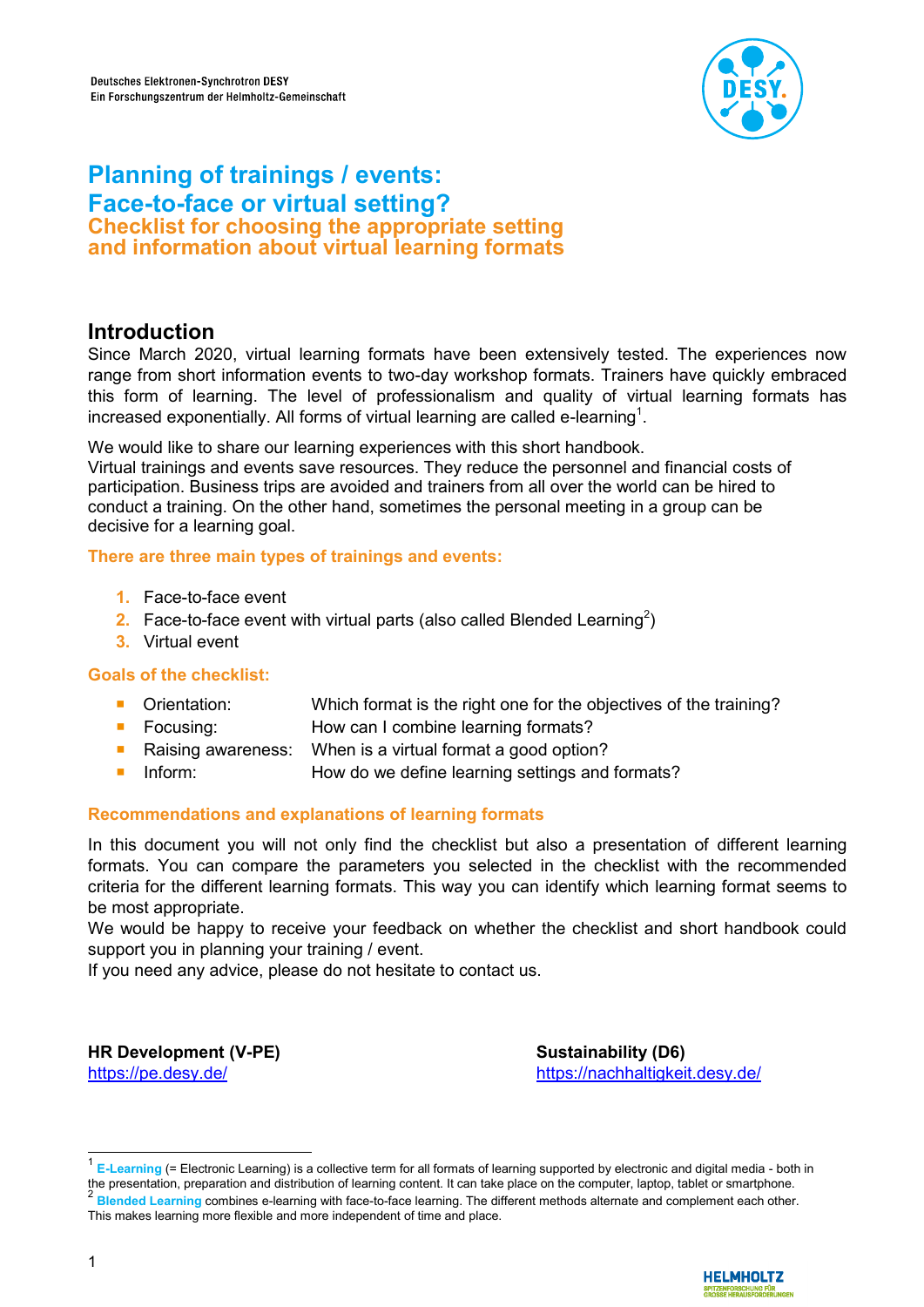

# **Checklist for planning events**

# **What is the aim of the event?**

| <b>Presentation</b> | Inform others / share content                      | ⊟ Yes ⊟ No           |
|---------------------|----------------------------------------------------|----------------------|
| <b>Interaction</b>  | Exchange: jointly develop / reflect on topics      | $\Box$ Yes $\Box$ No |
| <b>Training</b>     | Professionalize behavior, learn / apply new things | ΠYes ΠNo             |
| <b>Networking</b>   | Exchange expertise, share knowledge                | '∃Yes □ No           |

#### **General framework**

| Number of                                | less than 10                                                                                             |  |  |
|------------------------------------------|----------------------------------------------------------------------------------------------------------|--|--|
| participants                             | $10 - 20$                                                                                                |  |  |
|                                          | 20-50                                                                                                    |  |  |
|                                          | more than 50                                                                                             |  |  |
| <b>Target group</b>                      | all DESYans / all employees                                                                              |  |  |
|                                          | leaders                                                                                                  |  |  |
|                                          | employees from a/my department / group                                                                   |  |  |
|                                          | employees from serveral departments / groups                                                             |  |  |
|                                          | mixed functions / professions                                                                            |  |  |
|                                          | external persons (e.g. other experts on my topic)                                                        |  |  |
| <b>Planned time</b>                      | up to two hours                                                                                          |  |  |
| scope                                    | half-day                                                                                                 |  |  |
|                                          | all-day                                                                                                  |  |  |
|                                          | several days                                                                                             |  |  |
| <b>Venue and travel</b>                  | all participants are on site                                                                             |  |  |
|                                          | some or all participants would have to request a business trip                                           |  |  |
|                                          | air travel would be necessary                                                                            |  |  |
| <b>Frequency of</b>                      | one-time event                                                                                           |  |  |
| events                                   | Series of events (several, identical or consecutive events required)                                     |  |  |
|                                          | recurring event                                                                                          |  |  |
|                                          | (part of a regular [e.g. annual] event)                                                                  |  |  |
| Face-to-face parts                       | absolutely necessary<br>= face-to-face event                                                             |  |  |
| of the event                             | <b>Example:</b> Learning practical skills for technical equipment or<br>machines (e.g.forklift training) |  |  |
|                                          | beneficial<br>= face-to-face event with virtual parts                                                    |  |  |
|                                          | <b>Example:</b> personal networking / getting to know each other                                         |  |  |
|                                          | $=$ virtual event<br>not necessary                                                                       |  |  |
|                                          |                                                                                                          |  |  |
| <b>Technical</b><br>expertise in virtual | Is my own technical expertise sufficient?<br>$\Box$ No<br>$\Box$ Yes                                     |  |  |
| formats                                  | Can tasks be shared within a team?<br>$\Box$ No<br>$\Box$ Yes                                            |  |  |
|                                          | Is additional, external support needed?<br>$\Box$ No<br>$\Box$ Yes                                       |  |  |

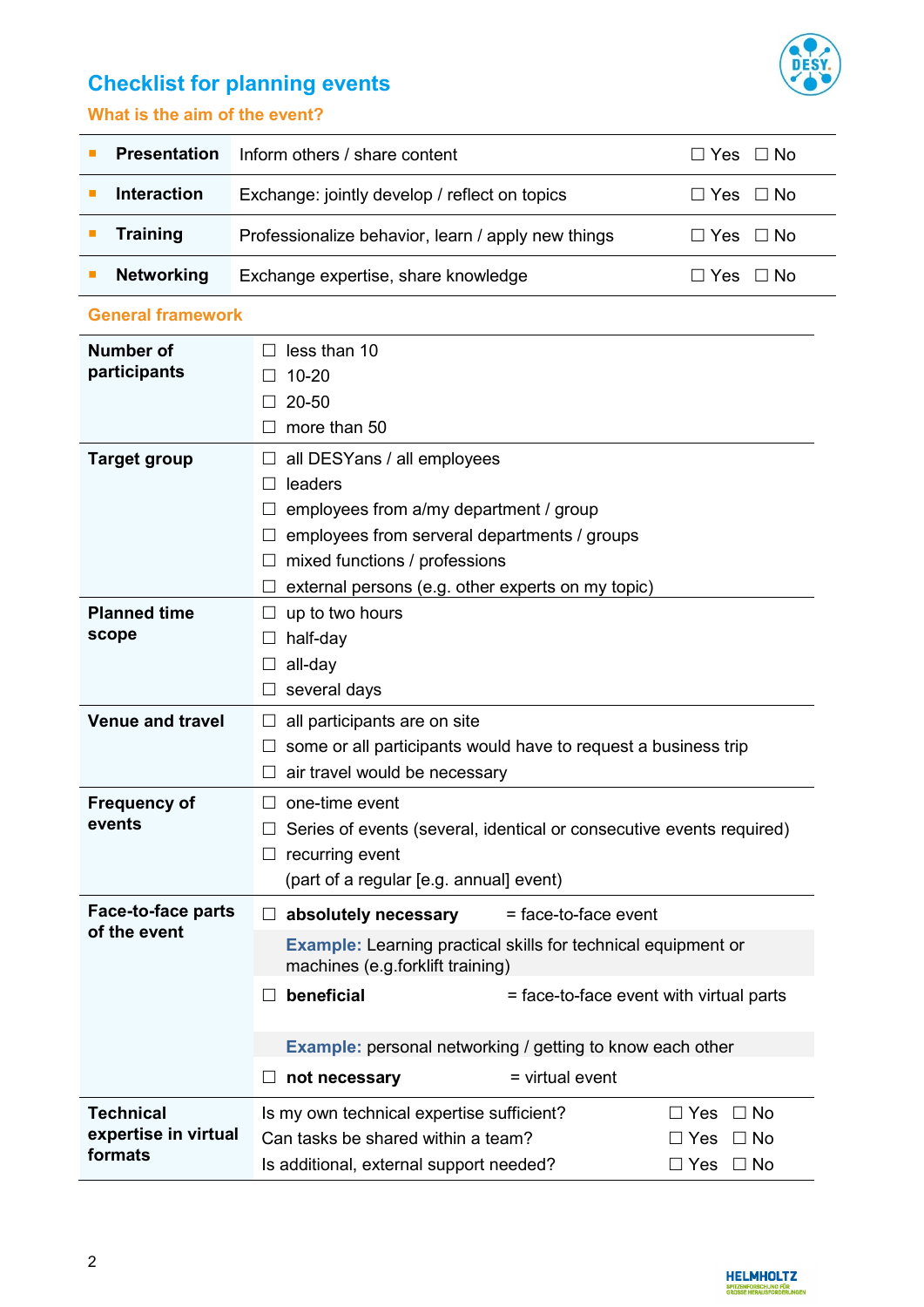

# **Virtual learning and learning formats at DESY**

Once you have determined with the help of the checklist that virtual settings are an option for you, the next step is to select a virtual learning format and plan its implementation. From here on, only entirely or partially virtual learning formats will be considered and explained.

## **The following three learning formats are already successfully used at DESY:**

|                                                    | Webinar / virtual event                                                                                                                                                                                                                                                                       | <b>Web Based Training</b><br>(WBT)                                                                                                                                                                                                    | <b>Learning Nuggets</b>                                                                                                                                                                                                                          |
|----------------------------------------------------|-----------------------------------------------------------------------------------------------------------------------------------------------------------------------------------------------------------------------------------------------------------------------------------------------|---------------------------------------------------------------------------------------------------------------------------------------------------------------------------------------------------------------------------------------|--------------------------------------------------------------------------------------------------------------------------------------------------------------------------------------------------------------------------------------------------|
| <b>Definition</b>                                  | Live Online Training, or<br>event with trainer or<br>moderator                                                                                                                                                                                                                                | Interactive online training in<br>self-study format                                                                                                                                                                                   | Short learning sequences<br>$(5-10 \text{ minutes})$                                                                                                                                                                                             |
| <b>Settings</b>                                    | Lecture, information<br>$\blacksquare$<br>event, seminar,<br>workshop, moderated<br>exchange etc.<br>Participants can<br>п<br>exchange information<br>via chat, webcam,<br>microphone<br>Integration of further<br>T.<br>interactive tools<br>possible: e.g. a virtual<br>whiteboard, surveys | Mostly smaller learning<br>п<br>units, e.g. with short<br>videos, animated<br>presentations, short<br>texts, quizzes and/or<br>exercises<br>Content can be worked<br>п<br>on at your own pace,<br>independent of time and<br>location | e.g. explanatory videos,<br>$\blacksquare$<br>training videos, E-<br>Lecture, Quiz, small<br>tasks, games app<br>can be worked on<br>п<br>flexibly at any time<br>can be used e.g. as<br>п<br>preparation or follow-up<br>for (virtual) seminars |
| <b>Application</b><br>at DESY -<br><b>Examples</b> | virtual staff meeting<br>п<br>2020<br>language courses<br>п<br>(EDU)<br>Trainings on specific<br>$\blacksquare$<br>topics (V-PE)<br>Exercise Break (BGM)<br>ш                                                                                                                                 | radiation protection,<br>п<br>safety instruction<br><b>DACHS</b> training<br>Г<br>training for the<br>п<br>prevention of sexual<br>harassment<br>MKS safety training<br>Е                                                             | Particle Zoo Videos<br>п<br>Editor training of the<br>п<br>library<br>Virtual tour PETRA III,<br>п<br>Flash                                                                                                                                      |
| <b>Blended</b><br>Learning                         | <b>Example:</b>                                                                                                                                                                                                                                                                               | All three learning formats can be combined in a blended learning concept.                                                                                                                                                             |                                                                                                                                                                                                                                                  |
|                                                    | Use of a WBT to make sure that participants have the same level of knowledge before<br>L.<br>a face-to-face event. Afterwards, the participants work on further contents via WBT's /<br>Learning Nuggets and meet regularly for exchange in webinars.                                         |                                                                                                                                                                                                                                       |                                                                                                                                                                                                                                                  |

## **Virtual learning formats**

On the following pages, the three learning formats are explained in more detail and their content is combined with the checklist. Furthermore, you will find helpful tips and links to websites with virtual tools and services at DESY that can support you.

If you would like **advice or need tips on who can support you** in planning your learning format (including technical support), please contact: HR Development: [personalentwicklung@desy.de](mailto:personalentwicklung@desy.de) /<https://pe.desy.de/> or the IT-Meeting Service: [meeting.service@desy.de](mailto:meeting.service@desy.de) / [Meeting Service](https://it.desy.de/dienste/meeting_service/webkonferenzen/index_ger.html)

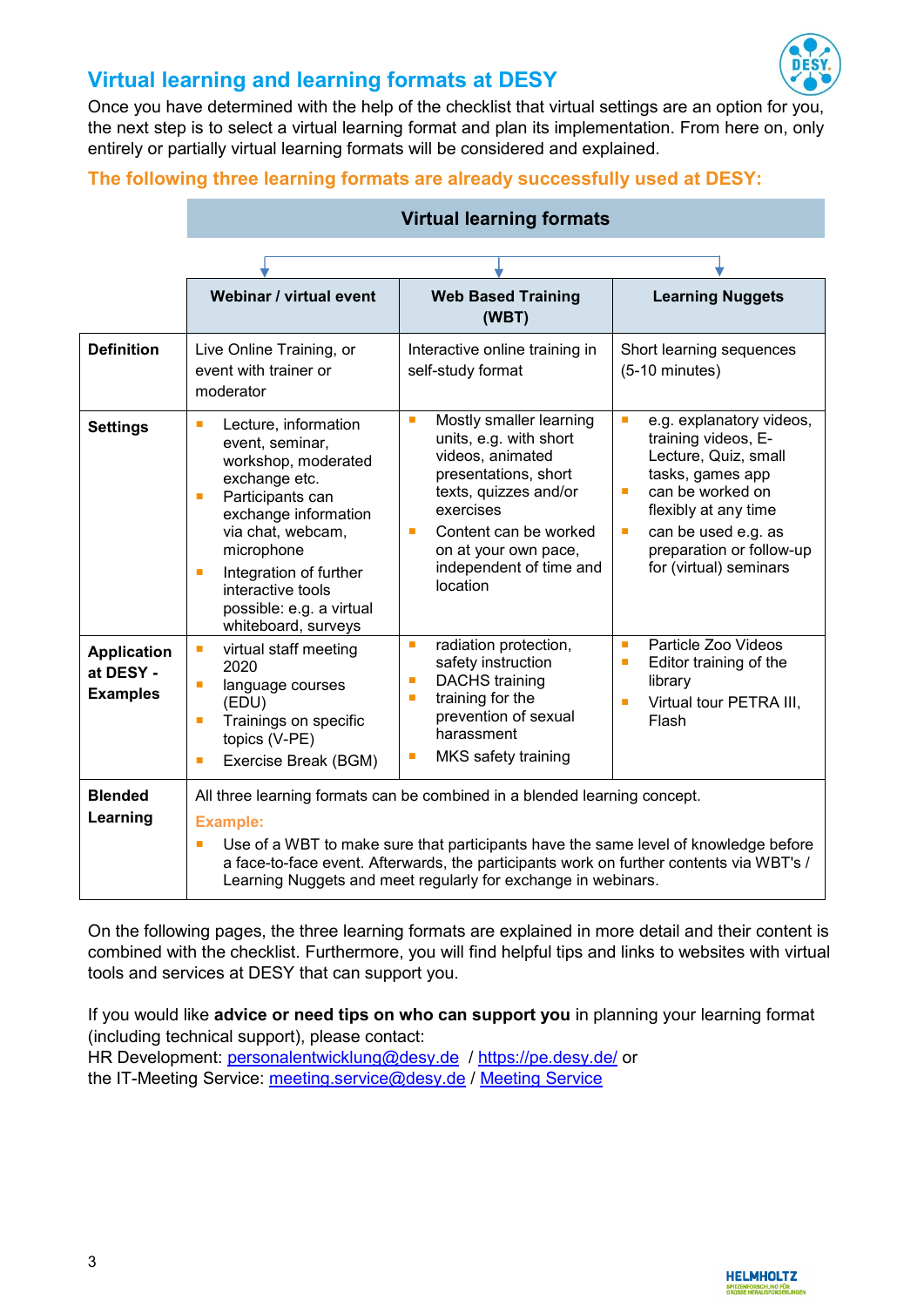

# **Webinar / Virtual event**

**If the following criteria of the checklist are met, a webinar / virtual event is an option:**

| <b>Goals</b>                                        | Useful for all four goals                                                                                                                                        |
|-----------------------------------------------------|------------------------------------------------------------------------------------------------------------------------------------------------------------------|
| Number of<br>participants                           | Basically suitable for all group sizes<br>Depending on own expertise and event concept<br>Important: good pre-planning and professional execution<br>п           |
| <b>Target group</b>                                 | Generally works for all target groups<br><b>C</b><br>The larger the group, the more important teamwork in interactive<br>work sessions and good pre-planning are |
| <b>Planned time</b><br>scope                        | Can be adapted for all time formats<br>Recommended maximum duration: two days                                                                                    |
| <b>Venue and travel</b>                             | Event location loses relevance<br>٠<br>Business trips / flights are avoided<br>п                                                                                 |
| <b>Frequency of</b><br>events                       | Can be planned to fit all kind of frequencies<br>п                                                                                                               |
| Face-to-face parts<br>of the event                  | Not required<br>п                                                                                                                                                |
| <b>Technical</b><br>expertise in virtual<br>formats | Is available or is purchased from trainers<br>п<br>Is necessary with regard to content, design of the virtual format and<br>technical processes                  |

#### **Practical experience shows the following works best:**

- 1.5-hour work sessions within a seminar with longer breaks in between,
- no more than four work sessions in one day
- **for longer formats, integrate multiple interactive work sessions**

#### **Tools to organize and conduct virtual seminars:**

- 
- Indico (information, registration, etc.): [https://indico.desy.de](https://indico.desy.de/)
- **Software:** Software: [software currently used](https://it.desy.de/dienste/meeting_service/webkonferenzen/index_ger.html) at DESY
- 
- ISS: [https://iss.desy.de](https://iss.desy.de/)
- 

## **Clarify for yourself how you want to involve the participants:**

- $\Box$  Questions should be allowed (in virtual setting)
- $\Box$  Written participation via the chat
- $\Box$  Participants should be able to actively participate by speaking up
- $\Box$  Participants should actively discuss in small groups (breakout rooms)
- $\Box$  Integration of surveys (e.g. Zoom, mentimeter)
- $\Box$  Screensharing: Expertise / Results from working groups are shared
- $\Box$  Integrate feedback into events (e.g. voting, cameras)

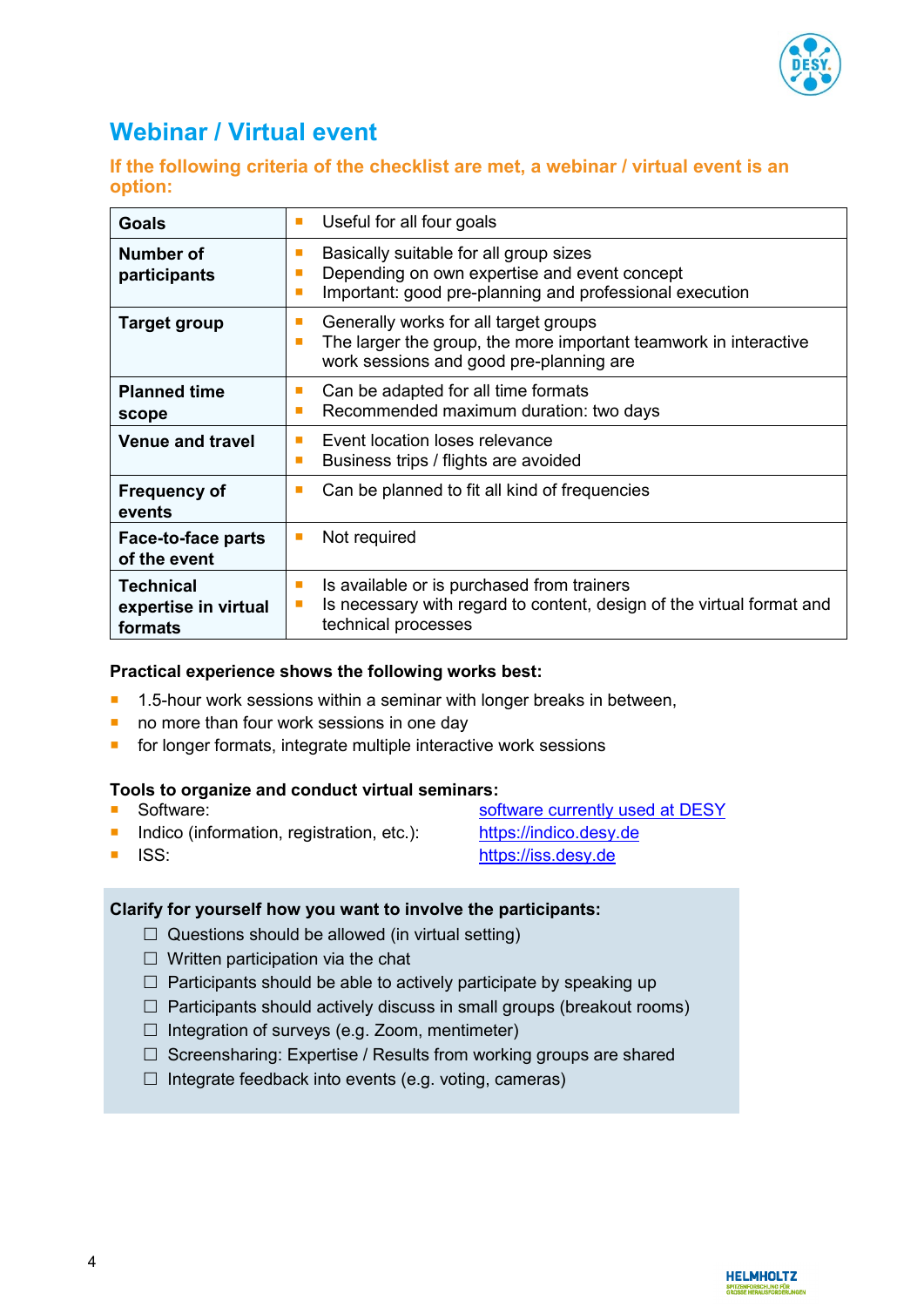

# **To summarize:**

- **Uirtual seminars have been successfully tested as a new training option.**
- **If attendance is not required, a virtual event can be the appropriate format for many settings.**
- Business trips and flights are avoided.
- **EXTER 2** External expertise can be virtually integrated from all over the world (while respecting time zones).
- Interaction between the participants is virtually possible in many ways.
- The quality of documentation of work results from breakout sessions is high and they can be reused later.
- **Especially for shorter webinars / workshops virtual formats can save participants' time.**
- A virtual event depends on good preparation and appropriate tools.
- **P** Plan events as a team to reduce your own workload and divide tasks regarding technology and moderation / teaching.
- **External trainers often work in a team and bring technical support.**

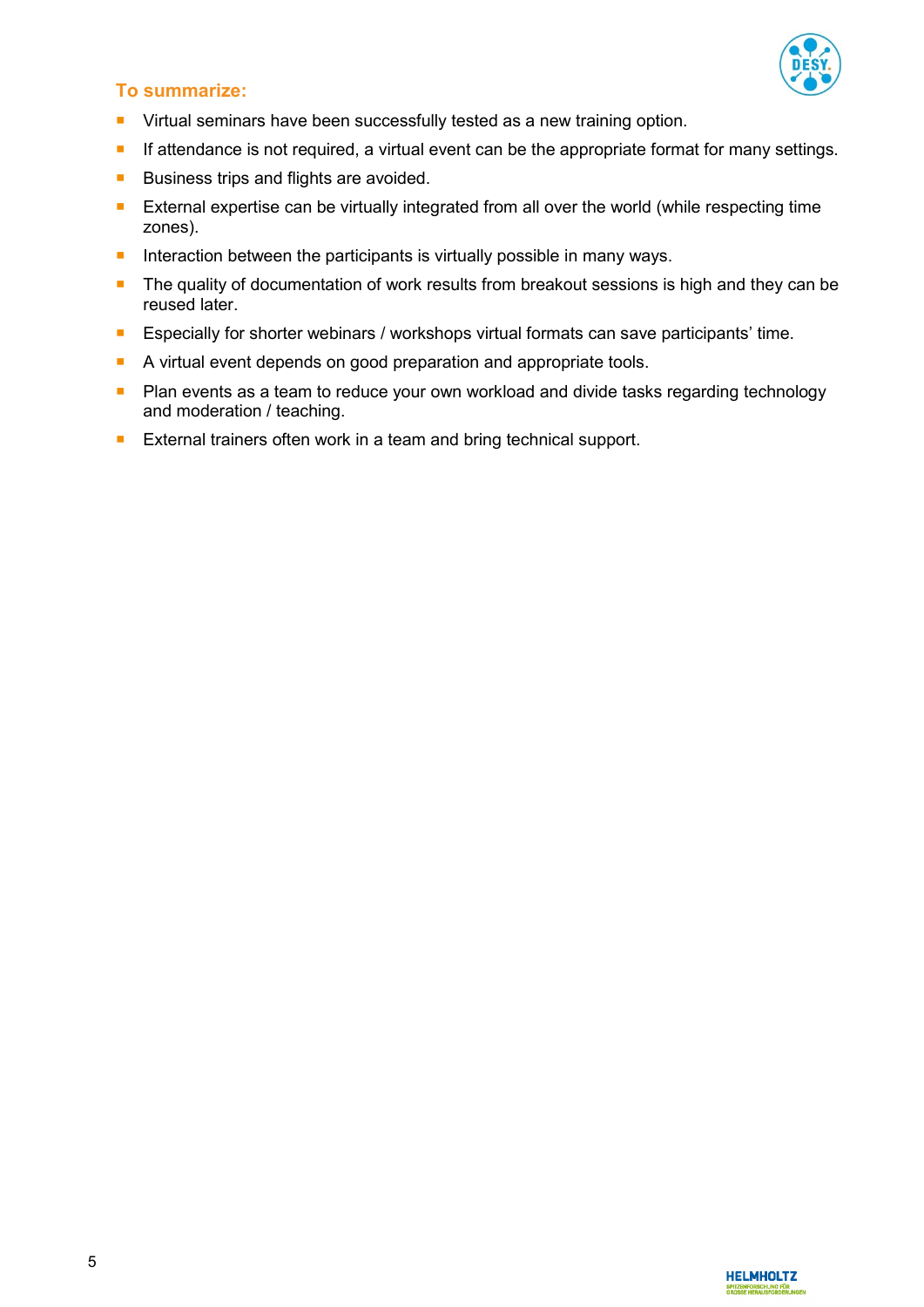

# **Web Based Training (WBT)**

# **If the following criteria of the checklist are met, a WBT is an option:**

| <b>Goals</b>                                        | Presentation<br>Training<br>п                                                                                                                                     |
|-----------------------------------------------------|-------------------------------------------------------------------------------------------------------------------------------------------------------------------|
| Number of<br>participants                           | Can be used by individuals or specific target groups, the number of<br>п<br>users is not limited<br>Only makes sense if a larger number of users is targeted<br>ш |
| <b>Target group</b>                                 | Generally works for all target groups                                                                                                                             |
| <b>Planned time</b><br>scope                        | More suitable for shorter formats<br>п                                                                                                                            |
| <b>Venue and travel</b>                             | Event location loses relevance<br>٠<br>Business trips / flights are avoided<br>п                                                                                  |
| <b>Frequency of</b><br>events                       | Can also be used in the context of blended learning for all kinds of<br>п<br>events                                                                               |
| Face-to-face parts<br>of the event                  | Not required<br><b>COL</b>                                                                                                                                        |
| <b>Technical</b><br>expertise in virtual<br>formats | Is available or is purchased via external sources<br>п<br>Expertise in content, design and technology required only once                                          |

#### **WBTs at DESY**

More information about the WBT at DESY can be found under the following link: [https://wbt.desy.de/index\\_ger.html](https://wbt.desy.de/index_ger.html)

ILIAS (Learning Management System at DESY) <https://training.desy.de/>

ASIP (is used by MKS) <https://mks-asip.desy.de/aoc/view>

## **To summarize:**

- WBTs are currently used at DESY to impart standardized knowledge.
- **URTs are always suitable when knowledge is to be made accessible to a large audience.**
- Advantage: The knowledge is accessible at any time and can be worked on at one's own learning pace.
- **The preparation and organization of face-to-face training courses is no longer necessary.** Content and technology only need to be designed once.
- If topics need to be updated frequently, the maintenance and cost effort of WBTs increases. This should be taken into consideration beforehand.